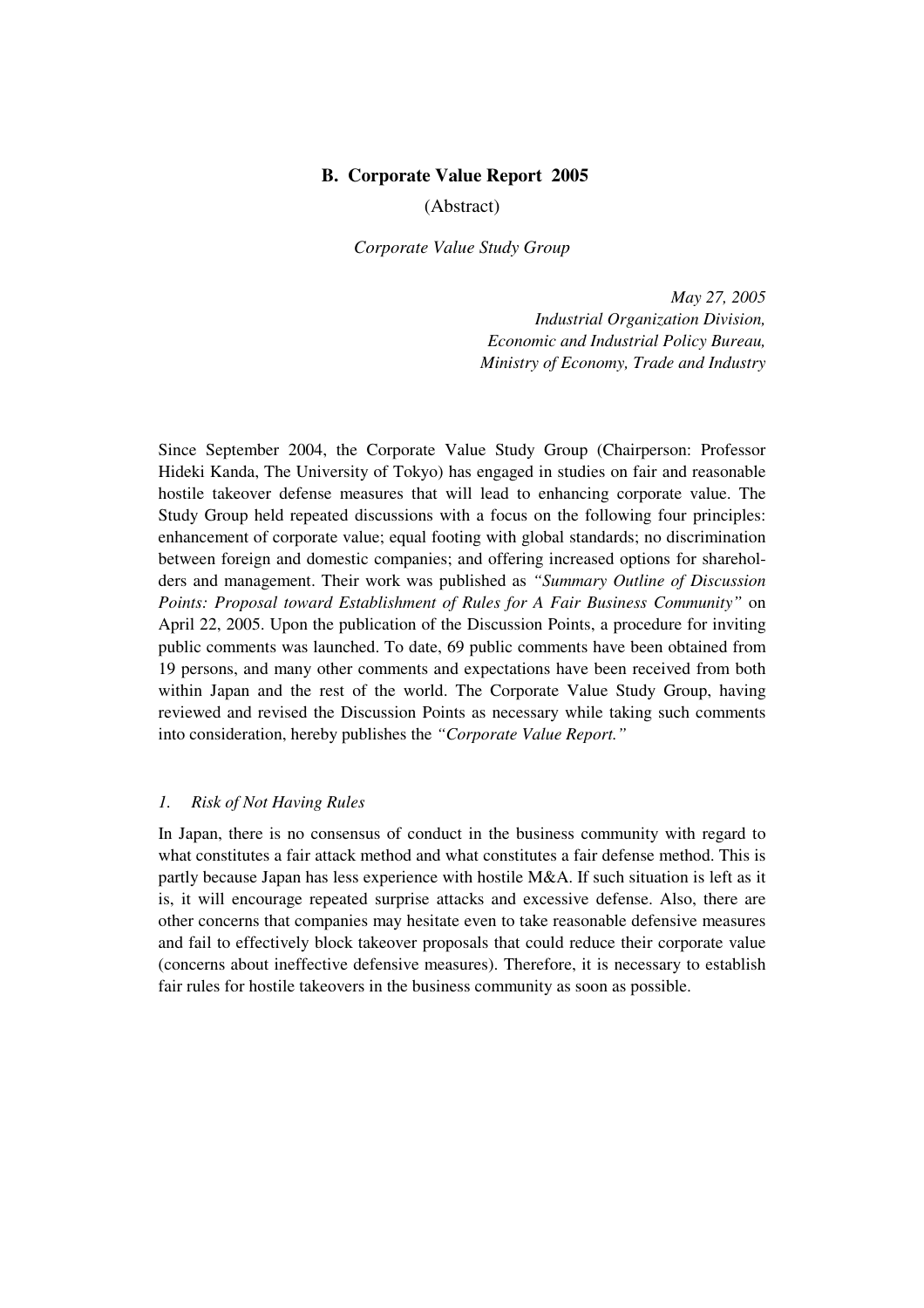#### 138 TAKEOVER DEFENSES ZJAPANR / J.JAPAN.L

## *2. Experiences of Europe and the United States*

In the United States, it took almost twenty years from the M&A boom in the 1980s to create rules concerning hostile takeovers. In Europe, EU unification was the stimulus, but it still took approximately ten years to create unified rules concerning M&As centering on TOB rules. Although they are different institutional approaches, what is in common in the cases of Europe and the United States is that they have established rules that exclude hostile takeovers which hurt corporate value but do not operate against hostile takeovers which enhance corporate value. The experiences of Europe and the United States offer many recommendations for Japan as it enters the age of M&A.

## *3. Fair and Reasonable Rules Japan should Establish about Hostile Takeovers*

In Japan, a rising number of companies are expected to adopt takeover defense measures as hostile takeovers increase. The following three are proposed as fair and reasonable rules about hostile takeovers:

- (1) Under Japanese Corporate Law, Western style defensive measures (including rights plans and golden shares) can be adopted. In this sense, rules must be developed urgently for disclosure of defensive measures.
- (2) The judgment on the reasonableness of defensive measures should be based on the corporate value standard (that covers an existing threat to corporate value, the reasonableness of defensive measures, and the board's prudent and independent actions).
- (3) The following principles should be met to develop defensive measures that are not excessive but reasonable for enhancing corporate value:
	- Companies should adopt and disclose defensive measures before hostile approaches to fulfill accountability.
	- Defensive measures should be those that can be removed depending on decisions (a proxy contest) at a general meeting of shareholders.
	- At least one of the following should be met so as to prevent board decisions from being designed to entrench board members:
		- o Independent party checks
			- Priority is given to judgments of independent outside board members or auditors about decisions to maintain or remove defensive measures.